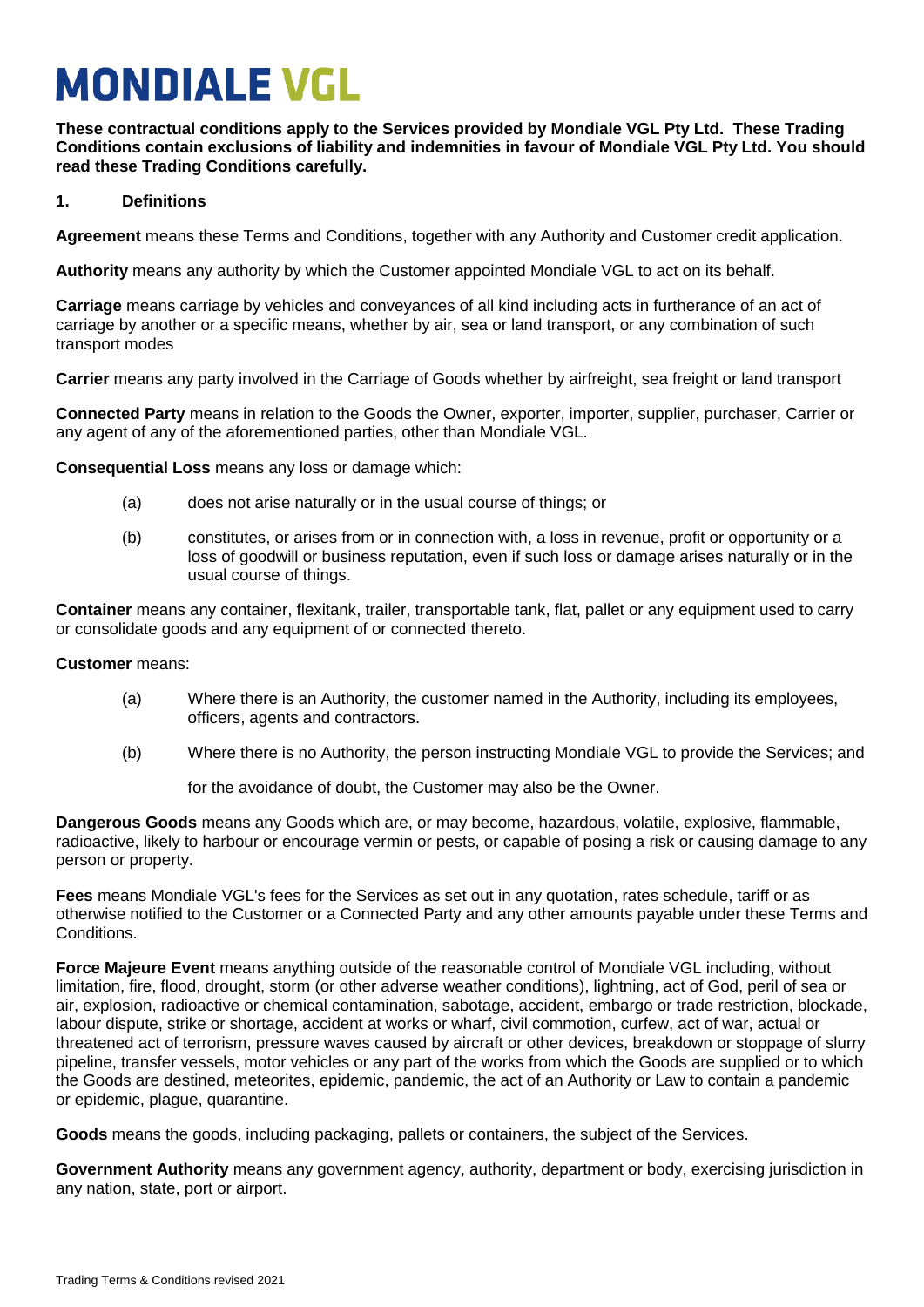**Heavy Vehicle National Law** means the *Heavy Vehicle National Law Act 2012 (QLD)* including all regulations made under that Act, the respective Australian state and territory laws adopting the schedule to that Act and any other laws regulating the road transport of goods by heavy vehicles.

**Law** means any law, regulation, rule or international convention.

**Loss** means any loss, cost, damage, expense, claim, demand, action, proceeding or liability of any kind, (including legal costs on an indemnity basis) and whether actual, prospective or contingent and whether ascertained or unascertained.

**Mondiale VGL** means Mondiale VGL Pty Ltd ABN 68 002 433 267 and it nominees, agents and employees.

**Owner** means the owner, importer or exporter of the Goods, or a person authorised to act on behalf of the owner or importer of the Goods.

**Perishable Goods** means any Goods liable to waste, deterioration or spoilage, and includes without limitation fruit, vegetables, dairy products, meat, and animals.

**PPSA** means the *Personal Property Securities Act 2009* (Cth).

**Related Company** means a related body corporate within the meaning of section 50 of the *Corporations Act 2001*.

**Services** means the work performed by Mondiale VGL in relation to the Goods, whether as agent or principal, including facilitating the import, export, transport, or storage of the Goods and any ancillary acts for those purposes, including preparing any documentation or providing any information to a Government Authority.

**SBC contract** means a contract that is either a "small business contract" or a "consumer contract" as defined in section 23(3) of Schedule 2 to the *Competition and Consumer Act 2010* (Cth), but does not include:

- (a) a contract of marine salvage or towage;
- (b) a charter party of a ship;
- (c) a contract for the carriage of goods by ship;
- (d) a contract that is not a standard form contract; or
- (e) a "small business contract" where the Customer does not employ fewer than 20 persons.

**Subcontractor** means a third party (and their employees, agents and contractors) engaged to provide all or part of the Services.

**Terms and Conditions** means these terms and conditions.

**Transport Document** includes a bill of lading, waybill, consignment note, or similar carriage document.

A reference to Mondiale VGL's Fees includes any taxes, including goods and services tax, payable in respect of the Services.

### **2. General**

- 2.1 Mondiale VGL is not a common carrier. Mondiale VGL will not be liable as a common carrier.
- 2.2 These Terms and Conditions take priority over and will prevail to the extent of any inconsistency with the Authority, any credit application made by the Customer, the Customer's terms and conditions or other document issued by the Customer. Any terms and conditions set out in any Transport Document issued by Mondiale VGL take priority over these Terms and Conditions in respect of the Carriage of the Goods.
- 2.3 The Agreement is governed by the laws of New South Wales, Australia. Mondiale VGL and the Customer submit to the jurisdiction of the courts of New South Wales and of the Federal Court of Australia.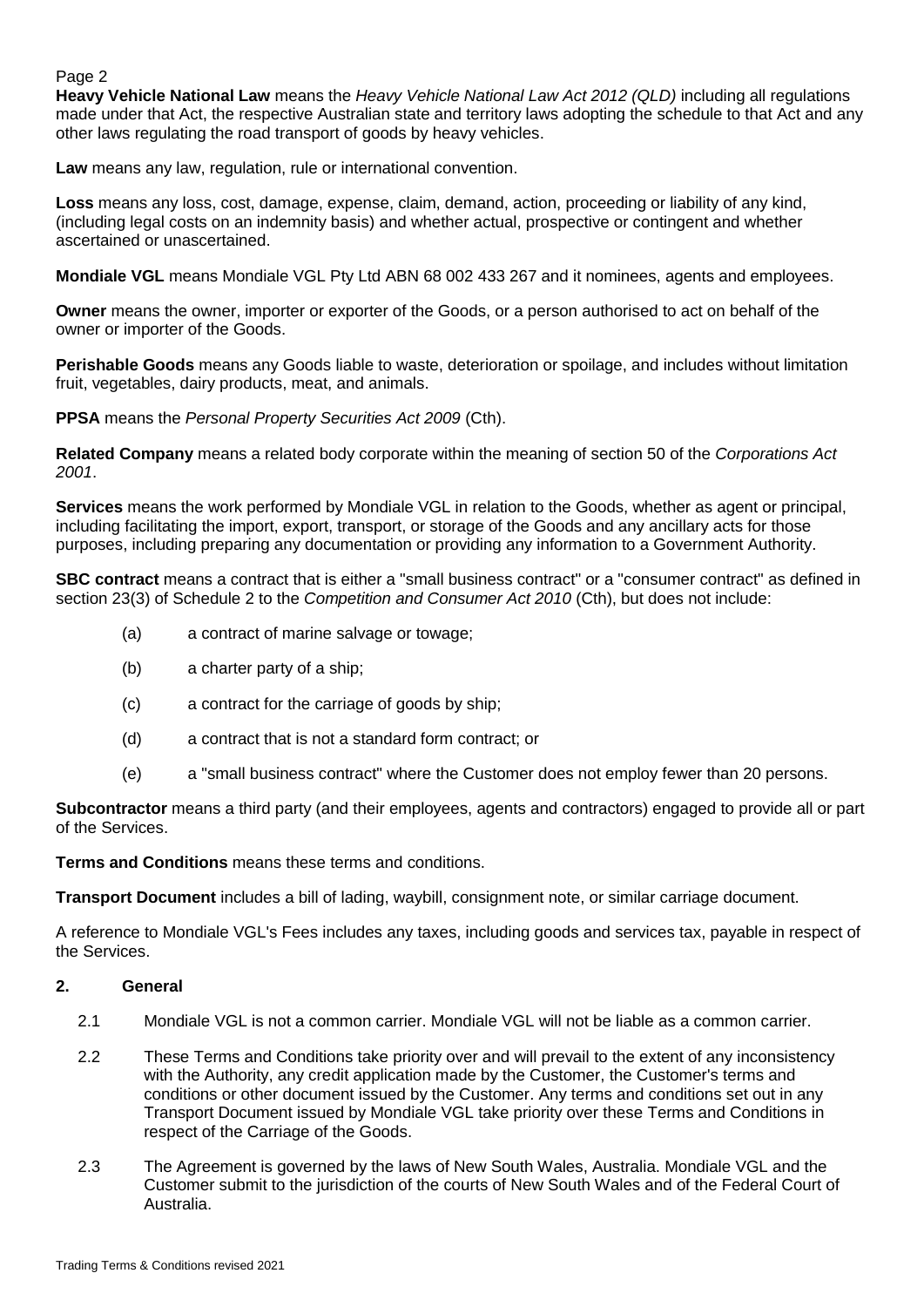- 2.4 A variation of these Terms and Conditions will only be valid if in writing and signed by each party or signed by a person with the authority to bind each party.
- <span id="page-2-1"></span>2.5 Mondiale VGL may assign its rights and obligations under the Agreement without the Customer's consent. The Customer must not assign its rights and obligations under the Agreement without Mondiale VGL's written consent.
- 2.6 Any notices under these Terms and Conditions must be in English and in writing.
- <span id="page-2-0"></span>2.7 Subject to clause [16,](#page-11-0) all rights, indemnities and limitations of liability contained in these Terms and Conditions will have their full force and effect, despite:
	- (a) any breach of term or condition of these Terms and Conditions, the Agreement, or any collateral agreement by Mondiale VGL;
	- (b) the performance or non-performance of the Services;
	- (c) the delivery or non-delivery of the Goods; or
	- (d) the expiry or termination of the Authority.
- 2.8 Without limiting the effect of clause [2.7,](#page-2-0) clauses [2.5,](#page-2-1) 2.12, [3.15,](#page-3-0) 4.3, 6.12 6.16, [7.3,](#page-5-0) [7.4,](#page-5-1) [7.5,](#page-5-2) 10, 11, [13,](#page-10-0) [14,](#page-10-1) [15](#page-11-1) and 16.11 of these Terms and Conditions will survive termination.
- 2.9 If a condition or part of a condition of this Agreement is unenforceable, it must be severed from and does not affect the rest of the Agreement.
- 2.10 Mondiale VGL is not bound by any waiver, discharge or release of a condition or any agreement which purports to change this Agreement, unless it is in writing and signed by or for Mondiale VGL.
- 2.11 A reference in this Agreement to any law or convention includes any statutory modification, substitution or re-enactment of it.
- 2.12 If the Customer is a trustee of a trust, the Customer:
	- (a) will provide Mondiale VGL with a copy of the trust deed and any documents amending that trust deed;
	- (b) will notify Mondiale VGL of any change in trustee of the trust;
	- (c) agrees that these Terms and Conditions apply to, and all requests for Services placed by the Customer with Mondiale VGL are placed by, the Customer in its personal capacity and as trustee of the trust.
- 2.13 Any party that enters this Agreement as a disclosed or undisclosed agent agrees to be joint and severally liable for the debts, liabilities and obligations of the principal under this Agreement.

# **3. Services**

- 3.1 Services are provided by Mondiale VGL subject to these Terms and Conditions.
- 3.2 Without limitation to other methods of acceptance, by instructing Mondiale VGL to provide the Services the Customer agrees to be bound by the Terms and Conditions.
- 3.3 The Goods are at the risk of the Customer at all times.
- 3.4 Mondiale VGL may agree or refuse to provide Services at its discretion.
- 3.5 Mondiale VGL is authorised by the Customer to choose the method for performance of the Services at Mondiale VGL's complete discretion.
- 3.6 The Customer authorises Mondiale VGL to open any package containing Goods, and do any other thing in order to inspect or weigh the Goods.
- 3.7 The Customer agrees that: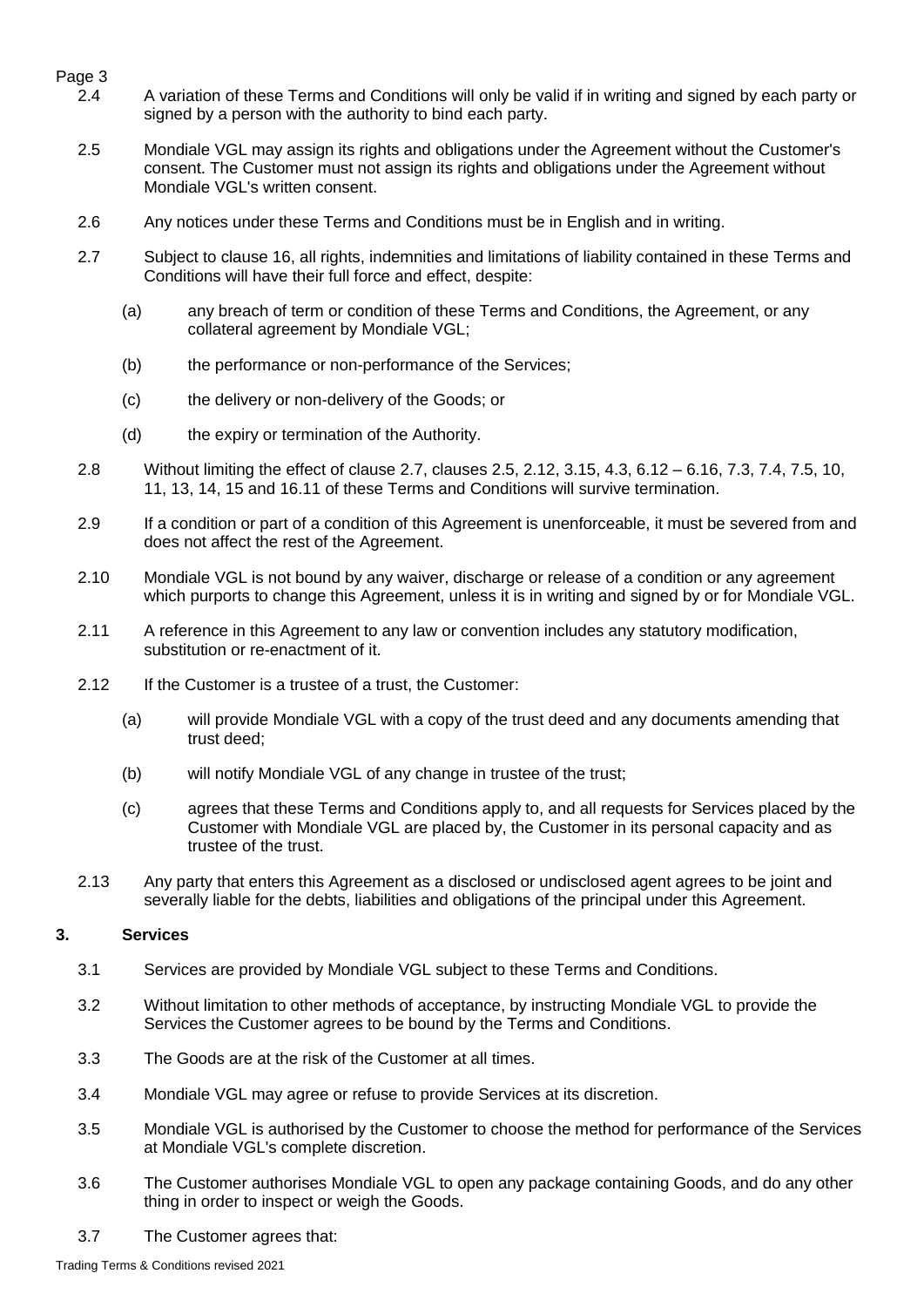- Page 4
- (a) the value of the Goods will not be declared or inserted into a Transport Document or contract for the purpose of extending a Carrier's liability unless the Customer provides express written instructions to Mondiale VGL to do so, and if required, the Carrier agrees;
- (b) where a Subcontractor's or Carrier's charges may be determined by the extent of liability assumed by the Subcontractor or Carrier, no declaration of value will be made for the purpose of extending the liability of the Subcontractor or Carrier, and the Goods will be dealt with at the Customer's risk for minimum charges, unless the Customer provides written instructions to the contrary to Mondiale VGL;
- (c) Mondiale VGL reserves the right to not make any declaration or take any action in respect of the Customer's Goods unless the Customer has provided Mondiale VGL with sufficient notice, written instructions and the documents necessary to take that action in relation to those Goods.
- 3.8 At any time, Mondiale VGL may, acting reasonably, deem that certain Goods are Dangerous Goods.
- 3.9 Mondiale VGL at its reasonable discretion may destroy or otherwise deal with any Goods Mondiale VGL considers are Dangerous Goods, without notice or compensation to the Customer.
- 3.10 Mondiale VGL's delivery obligations are satisfied if Mondiale VGL delivers the Goods to the delivery address instructed by the Customer, and a person at that address provides a receipt or signs a delivery docket, or if authorised by the Customer, the Goods are left at the delivery address without obtaining a receipt or signed delivery docket.
- 3.11 If a person at the delivery address cannot or refuses to take delivery of the Goods, or the Goods cannot be delivered for any other reason, the Customer authorises Mondiale VGL to deal with the Goods at Mondiale VGL's reasonable discretion, including storing, disposing of, or returning the Goods.
- <span id="page-3-1"></span>3.12 The Goods may be stored at any place at the absolute discretion of Mondiale VGL at the Customers' expense.
- 3.13 If Mondiale VGL stores the Goods, Mondiale VGL may require that the Customer remove the Goods from storage by giving notice delivered to an address provided by the Customer to Mondiale VGL.
- 3.14 Mondiale VGL may elect to unpack Goods from a Container and make the Goods available for collection by the Owner in place of delivering the Goods to the Owner in a Container. Where the Goods are provided to the Owner in a Container, without limiting any other clause of this Agreement, the Customer is responsible for returning the Container as directed by Mondiale VGL empty with interiors clean and odour free. The Container must be returned within the time period prescribed by Mondiale VGL or the Carrier. The Customer will be liable for any charges incurred as a result of the return of the Container outside of the time period nominated by Mondiale VGL or the Carrier.
- <span id="page-3-0"></span>3.15 Where the Customer, Owner or consignee of the Goods is insolvent, placed under external administration, bankrupt or deceased and Mondiale VGL has not received authority from the Shipper, exporter or Supplier of the Goods to release the Goods to the Customer, Owner or consignee, Mondiale VGL is authorised to return any Goods to the Shipper, exporter or supplier of those Goods.
- 3.16 The Customer irrevocably appoints Mondiale VGL with the power and authority to take any action and execute any document in the name of and on behalf of the Customer as required by Mondiale VGL to provide the Services.
- 3.17 The Customer agrees that Mondiale VGL may receive and retain for its own account renumeration, allowances, brokerages and commissions from shipping and forwarding agents, shipping lines, insurance brokers, airlines and any other persons with whom Mondiale VGL deals or that are payments of the nature commonly received by freight forwarders and that Mondiale VGL is not require to disclose the receipt and retention of such amounts to the Customer, even, without limitation, if acting as agent for the Customer.

### **4. Customer Obligations**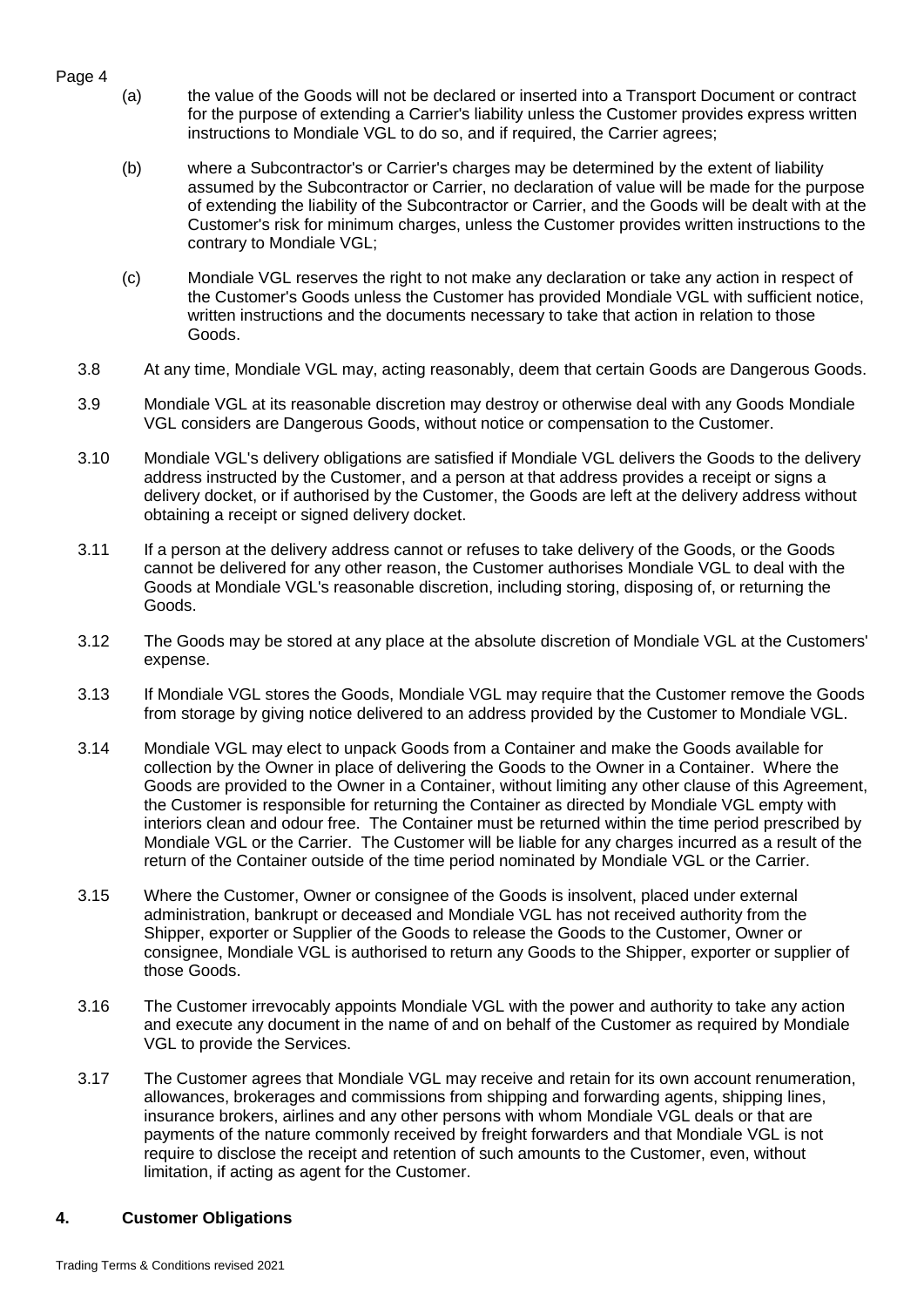- 4.1 The Customer will provide Mondiale VGL with all assistance, information and documentation necessary to enable Mondiale VGL to provide the Services, and punctually comply with any Law or request from a Government Authority.
- 4.2 The Customer is under a continuing obligation to provide any information which may materially affect the capacity of the Customer or Mondiale VGL to perform its obligations under the Agreement.
- 4.3 The Customer will keep confidential Mondiale VGL's Fees or charges and any waiver, discount, release or indulgence provided by Mondiale VGL in relation to the provision of the Services.

### **5. Instructions**

- 5.1 Any instructions given by the Customer must be in writing in English and be legible.
- 5.2 Mondiale VGL has the discretion to refuse to accept the Customer's instructions.
- 5.3 Sufficient notice of instructions must be given by the Customer to Mondiale VGL to enable Mondiale VGL to follow those instructions. If insufficient notice is given and Mondiale VGL attempts to adopt the Customer's instructions, Mondiale VGL is not deemed to have accepted the instructions.
- 5.4 If Mondiale VGL accepts the Customer's instructions on one occasion, Mondiale VGL will not be bound by those instructions when providing Services in the future.
- 5.5 If Mondiale VGL accepts the Customer's instructions to perform the Services in a particular way, it will give priority to that method, but may depart from that method at its reasonable discretion.

#### **6. Fees**

- <span id="page-4-0"></span>6.1 Mondiale VGL's Fees are earned on the earlier of the commencement of the performance of the Services (or part thereof), or when the Goods are delivered to Mondiale VGL or its subcontractors.
- 6.2 Mondiale VGL's Fees may include any disbursements and other amounts that Mondiale VGL is required to pay third parties in connection with the Services. Mondiale VGL at its discretion may vary its Fees if the amount of any such disbursements change. Where reasonably practicable, Mondiale VGL will provide notice or any material change the Fees. However, there may be times where Fees increase without notice.
- 6.3 The Customer agrees that Mondiale VGL may charge its fees and/or recover its administrative costs by way of increasing the amount charged to it by third parties, such as disbursements, when invoicing those amounts to the Customer and that there is no obligation on Mondiale VGL to separately show this portion of the fee on any invoice.
- 6.4 Mondiale VGL is not precluded from invoicing Fees or raising a debit in respect of any Services or disbursement lawfully due to it, notwithstanding that a previous invoice or debit has been raised in respect of the Services or disbursement and whether or not notice was given that further invoices or debits were to follow.
- 6.5 Mondiale VGL's Fees must be paid within any credit terms agreed between Mondiale VGL and the Customer and in the absence of any agreed credit terms, by the date stated on the invoice (the **Due Date**). Time is of the essence in respect of the Customer's obligations to make any payment to Mondiale VGL in connection with this Agreement.
- <span id="page-4-1"></span>6.6 Mondiale VGL at its discretion may determine its Fees, including by weight, measurement or value, including without limitation, by volumetric conversion. All freight moved by air is subject to volumetric conversion on the basis of one kilo being the equivalent of six thousand cubic centimetres. Freight moved by other means is subject to volumetric conversion on the basis of relevant industry standards or as modified by the carrier's standard trading conditions.
- <span id="page-4-2"></span>6.7 Mondiale VGL may re-weigh, re-measure or re-value the Goods at any time, and amend its Fees at its reasonable discretion.
- 6.8 Any information contained in a quotation provided by Mondiale VGL in relation to the Fees applies to the specific item, weight and volume quoted, designated Services and standard of Services, and is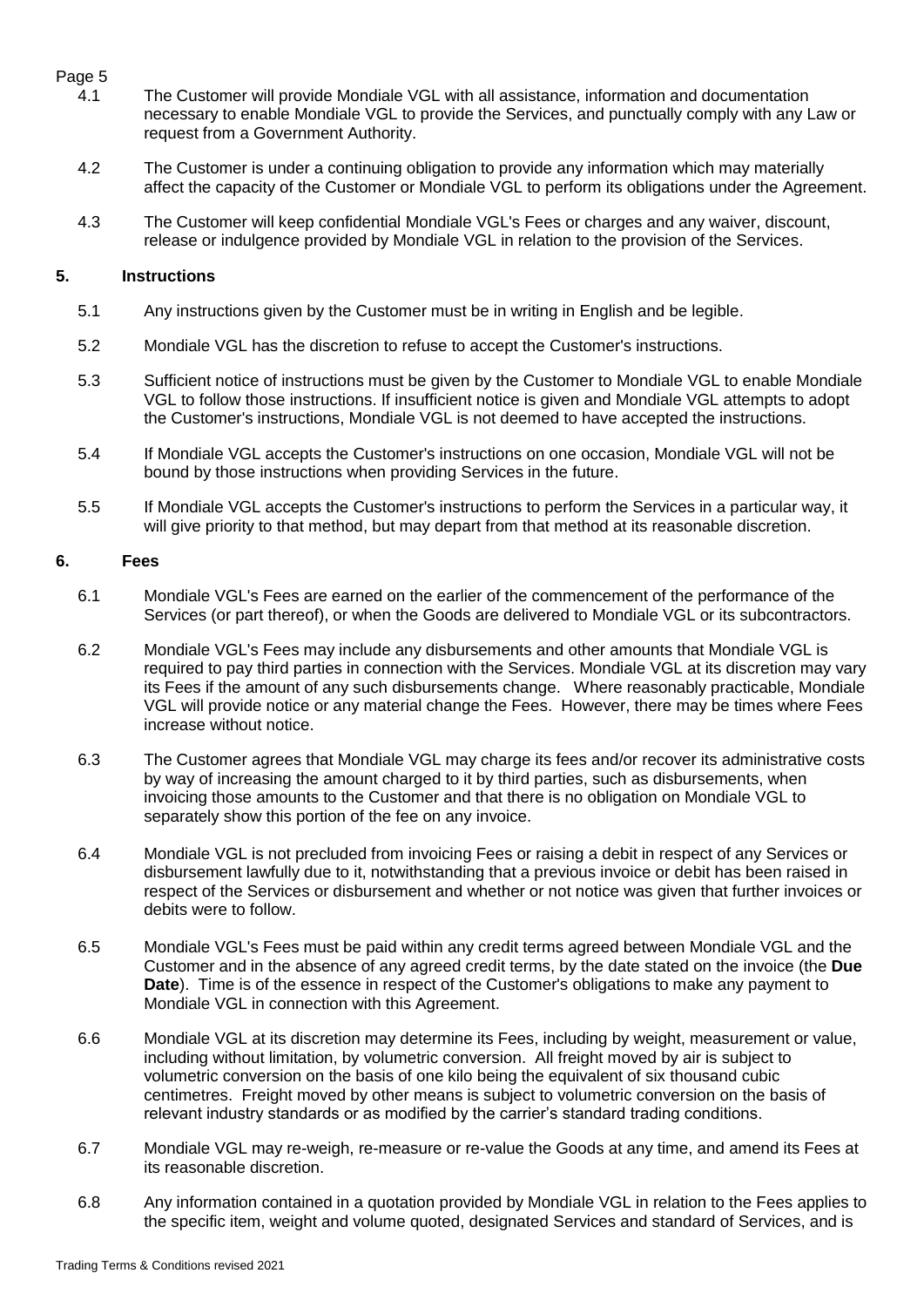only valid until the earlier of 14 days after being provided, the quote being withdrawn or the quote expiring.

- 6.9 A quotation is not an offer and is not binding on Mondiale VGL. A quotation may change based on changes to freight, insurance, warehousing, fees, and any other charges, with or without notice to the Customer. If any changes occur in the rates of freight, warehousing, statutory fees or any other charges applicable to the Goods, quotation and charges are subject to revision accordingly with or without notice to the Customer.
- 6.10 Fees due to Mondiale VGL are payable in Australian dollars unless invoiced by Mondiale VGL in another currency. Mondiale VGL is entitled to charge a currency conversion fee when it receives payment in a currency other than Australian dollars.
- 6.11 Unless otherwise stated, Mondiale VGL's Fees are exclusive of goods and services tax.
- 6.12 The Customer remains responsible for the payment of Fees:
	- (a) even where an arrangement is made for the Fees to be paid by another person;
	- (b) whether or not the Goods are delivered or damaged or the Services performed as instructed.
- 6.13 If the Fees are not paid in full within 7 days of the Due Date then, without limitation to its rights, Mondiale VGL may charge interest on the late payment at the published business overdraft rate of the Commonwealth Bank of Australia.
- 6.14 The Customer will not defer, set-off or withhold payment of any amount payable to Mondiale VGL by reason of any claim the Customer has, or claims it has, against Mondiale VGL.
- 6.15 Any credit terms provided by Mondiale VGL may be terminated or altered at any time by Mondiale VGL.
- 6.16 Mondiale VGL reserves the right to offset any amounts receivable from the Customer against any amounts payable to that Customer or any company affiliated with the Customer or any Related Body Corporate of the Customer. This right exists irrespective of the date the liability has been created or debt incurred with Mondiale VGL.

### **7. Subcontractors and agency**

- 7.1 The Customer authorises Mondiale VGL to:
	- (a) subcontract all or part of the Services to a Subcontractor; and / or
	- (b) as the agent of the Customer, contract with a third party service provider on behalf of the Customer on any terms whatsoever, including terms that limit or exclude the liability of the third party service provider.
- 7.2 The Customer authorises a Subcontractor to subcontract all or part of the Services.
- <span id="page-5-0"></span>7.3 All exclusions or limitations on the liability of Mondiale VGL in these Terms and Conditions extend to protect:
	- (a) all Subcontractors;
	- (b) the agents, employees and servants of any Subcontractor or Mondiale VGL; and
	- (c) any person engaged to provide all or part of the Services.
- <span id="page-5-1"></span>7.4 The Customer undertakes that it will not make any claim against, or impose any liability upon, any Subcontractor in connection with the provision of the Services or the Goods.
- <span id="page-5-2"></span>7.5 The Customer undertakes that it will indemnify any Subcontractor from and against any Loss if a claim is made against a Subcontractor by any party (including the Customer) in connection with the provision of the Services or the Goods.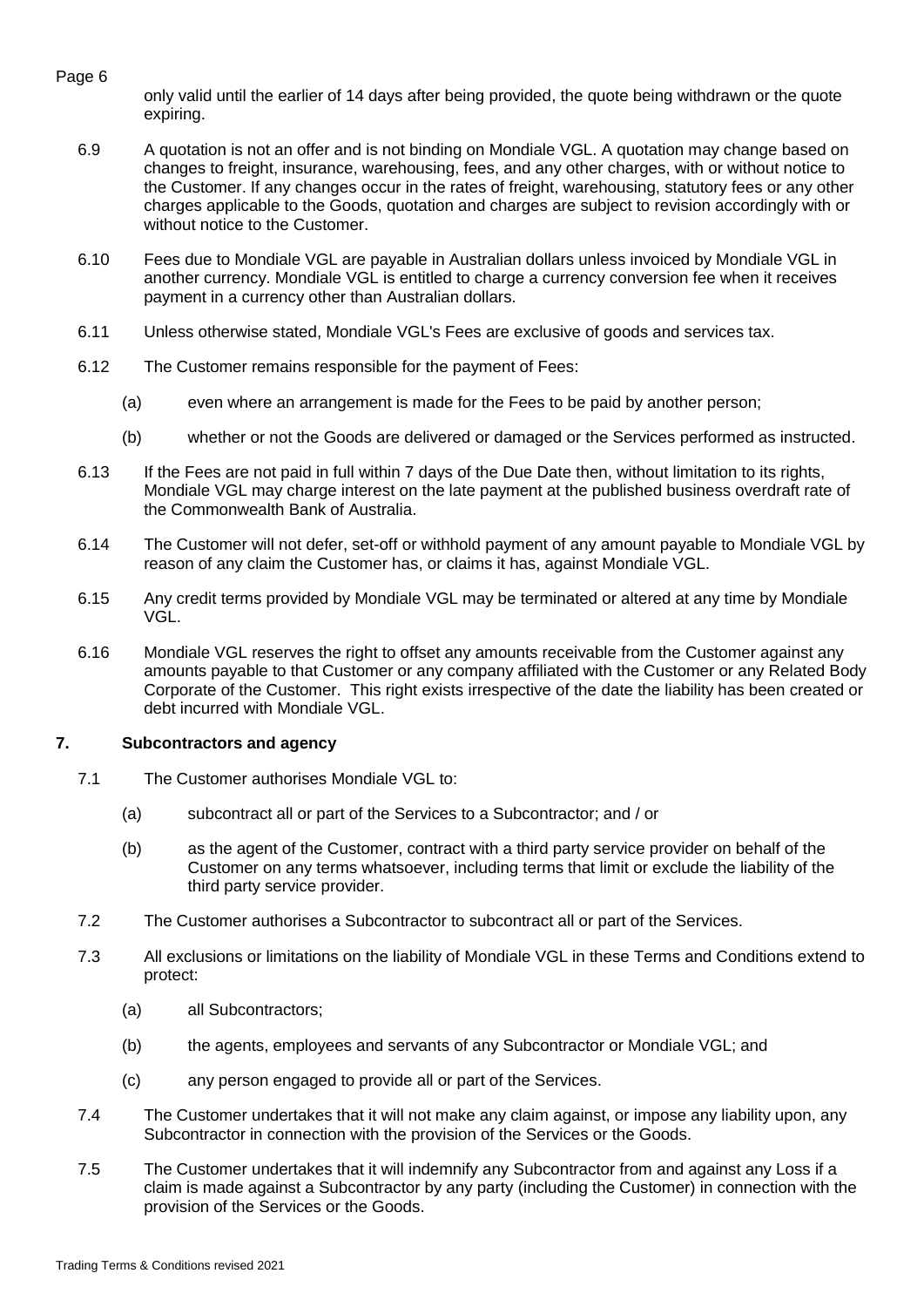# Page 7<br>7.6

For the purpose of clauses [7.3](#page-5-0) and [7.5,](#page-5-2) Mondiale VGL acts as trustee on behalf of and for the benefit of any Subcontractor, and to this extent each Subcontractor is deemed to be a party to this Agreement.

# **8. Intellectual Property**

8.1 The Customer agrees that Mondiale VGL retains all copyright and intellectual property subsisting in all documents and thigs created by, or for, Mondiale VGL in connection with the performance of the Services, including copyright and intellectual property that now exists or that later comes into existence. For the avoidance of doubt, Mondiale VGL owns and tariff schedule created or amended by Mondiale VGL in the performance of the Services.

## **9. Warranties**

- 9.1 The Customer (on behalf of itself, the Owner, and any Connected Parties) warrants to Mondiale VGL that:
	- (a) it is the owner of the Goods, or is the authorised agent of the owner of the Goods and is authorised to complete and sign documentation related to the Goods and the Services;
	- (b) it enters into the Agreement on its own behalf, or in its capacity as the authorised agent of the owner of the Goods;
	- (c) it and all Connected Parties have complied with all Laws relating to the Goods, including the nature, condition, packaging, handling, storage and Carriage of the Goods;
	- (d) in engaging the Services from Mondiale VGL, it will not procure Mondiale VGL to perform any act in breach of any Laws;
	- (e) it and all Connected Parties will observe all Laws and requirements of Government Authorities;
	- (f) all information and documentation provided by the Customer and Connected Parties to Mondiale VGL is accurate and complete, and neither it nor a Connected Party has omitted to provide any requested or material information;
	- (g) the Goods are packed to endure the ordinary risks of handling, storage and the Services, having regard to the nature of the Goods including without limitation, that in respect of temperature controlled goods, the Container has been properly pre-cooled or pre-heated and the Container's thermostatic controls have been correctly set;
	- (h) the Goods will not damage or cause loss to the Shipping Containers, other goods, or other equipment;
	- (i) the Goods and their carriage do not contravene any Laws;
	- (j) the Goods are not Dangerous Goods, unless Mondiale VGL has agreed in writing to provide the Services in respect of those particular Dangerous Goods, and in which case, warrants that it has made full disclosure of Dangerous Goods and such Goods are distinctly marked; and
	- (k) all Goods are adequately and accurately marked, labelled or branded;
	- (l) it will ensure, so far as is reasonably practicable:
		- (1) the safety of any road transport performed for or on behalf of the Customer and it will meet its obligations under the Heavy Vehicle National Law where the Customer is the consignor, consignee, packer or loader of the Goods;
		- (2) that loads do not exceed vehicle mass or dimension limits;
		- (3) Goods are appropriate secured;
		- (4) shippers provide an appropriate and accurate container weight declaration;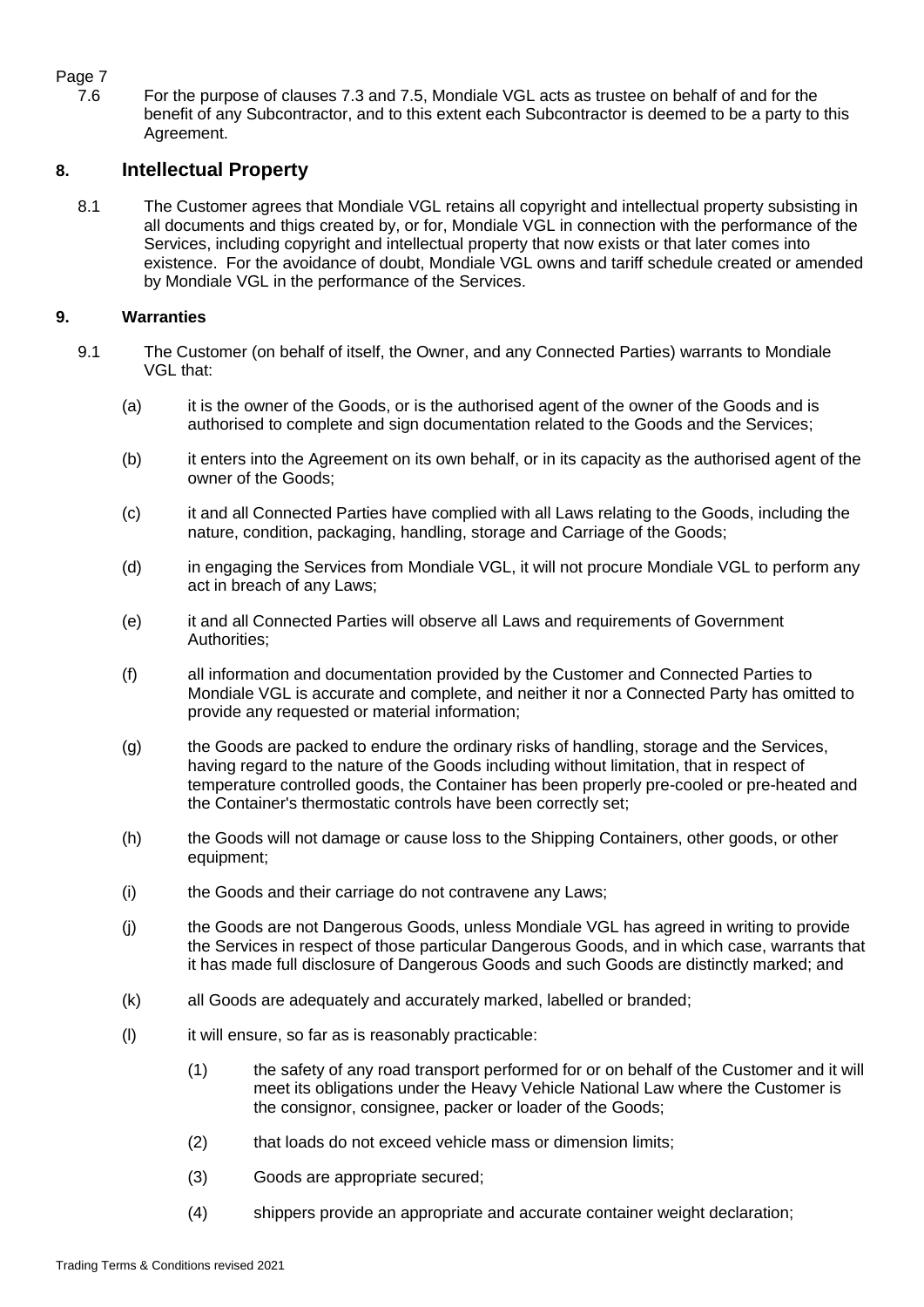- (5) your delivery requirements do not require parties in the supply chain to exceed speed limits, exceed regulated driving hours, fail to meet minimum rest requirement or drive while impaired by fatigue.
- (m) if the Customer acts for or on behalf of another party, that:
	- (1) no claim will be made against Mondiale VGL by any third party; and
	- (2) in the event that a claim is made against Mondiale VGL by an entity other than the Customer, that this Agreement is enforceable against that party.
- (n) it will not require Mondiale VGL to perform the Services in a manner that may contribute to a breach of the Heavy Vehicle National Law or prevent Mondiale VGL from taking all steps that it considers to be necessary to prevent a breach of the Heavy Vehicle National Law
- (o) it will inform Mondiale VGL immediately if the Customer becomes insolvent, is unable to pay its debts when they become due, the Customs or any third party institutes any insolvency, receivership or bankruptcy proceedings with respect of the Customer, the Customer makes a general assignment for the benefit of creditors or the Customer ceases to conduct business; and
- (p) it will notify Mondiale VGL prior to any change in its name.

# **10. Liability**

- 10.1 Despite any other clause in these Terms and Conditions, where the Services involve the international Carriage of Goods, the liability limits of Mondiale VGL will not exceed the maximum liability limit of Mondiale VGL or the Carrier as determined under any international convention applying to relevant Carriage of the Goods including the Convention for the Unification of Certain Rules relating to International Carriage by Air, signed in Montreal in 1999 (Montreal Convention) and the International Convention for the Unification of Certain Rules relating to Bill of Lading signed at Brussels on August 25, 1924 (the Hague Rules), or those rules as amended by the Protocol signed at Brussels on February 23, 1968 (the Hague Visby Rules) and the SDR Protocol (1979). If any mandatory applicable laws provide compulsorily for different limits of liability, those different limits will apply.
- 10.2 Mondiale VGL and Customer acknowledge that Goods moving by airfreight or seafreight may necessary involve a part of transport undertaken by other means in order to comply with the terms of carriage under this or any contract between the parties. Where this is so, and no international treaty is applicable which covers the additional transport, the Customer's recovery of any loss or damage is against the carrier and is limited in accordance with the convention applicable for the majority of the transport, even where that convention does not envisage liability of the kind of transport concerned.
- 10.3 Without limitation, Mondiale VGL excludes all liability for loss, damage or delay to the Goods that occurs while the Goods are in the physical custody of a third party, including a Subcontractor.
- 10.4 To the extent permitted by Law, Mondiale VGL fully excludes all liability in respect of any claim made against Mondiale VGL, its employees, agents and Subcontractors, including without limitation, liability for fundamental breach of contract, or a negligent, unlawful, reckless or wilful act or omission.
- 10.5 Mondiale VGL is not liable for Consequential Loss suffered by the Customer, regardless of whether or not Mondiale VGL had knowledge that such damage may be incurred.
- 10.6 Without limiting any other clause of the Agreement, Mondiale VGL has no liability or responsibility for:
	- (a) the fact that there may be a change in the rates of duties, wharfage, freight, railage or cartage, or any other tariff before or after the performance of the Services or by virtue of the fact that there could have been a saving effected had the Services been performed in some other way or at a different time. This limitation applies despite any negligence or representation of Mondiale VGL;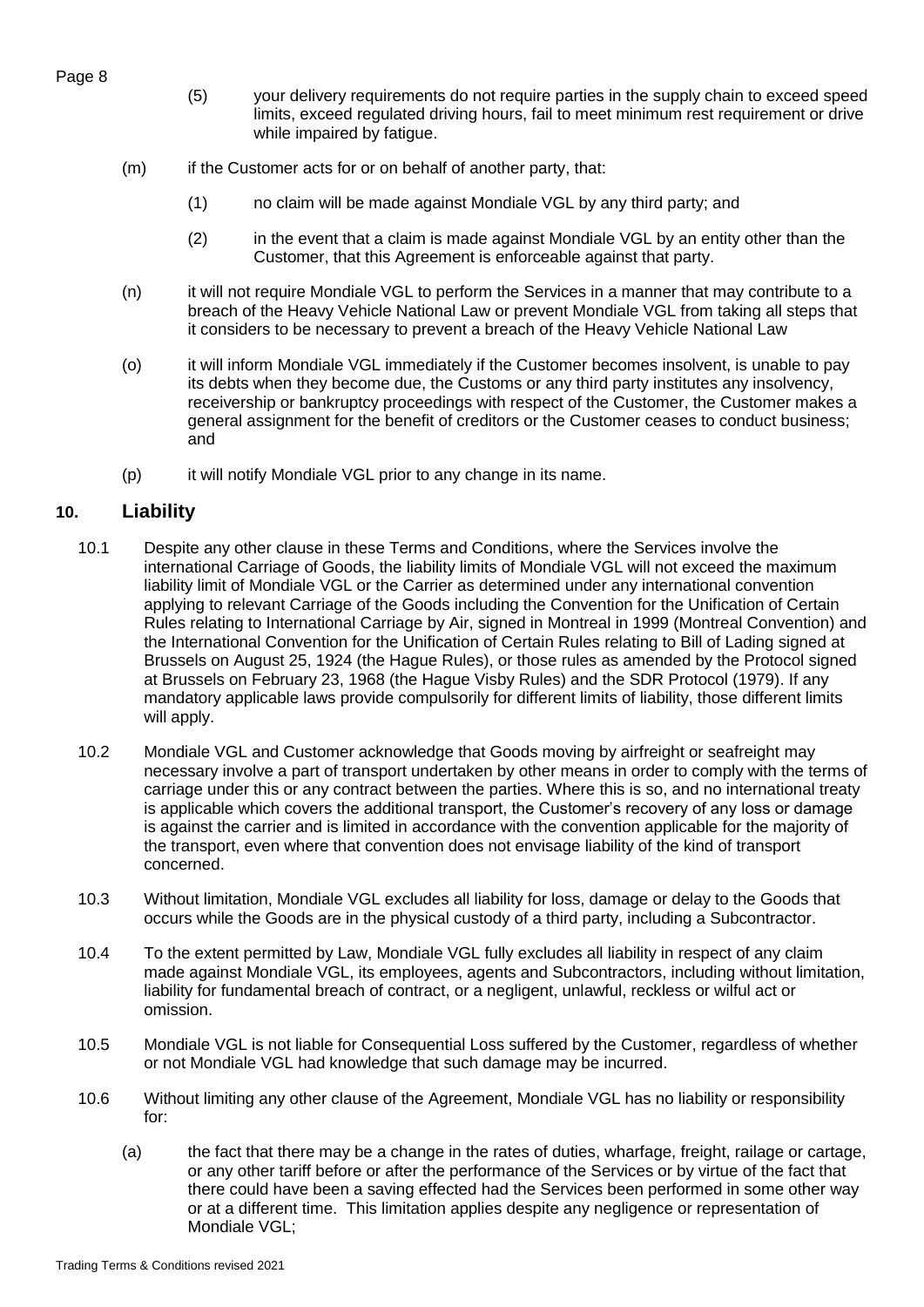- <span id="page-8-0"></span>Page 9
	- (b) any statement, forecast, information or the giving of advice (or the failure to give advice) in relation to the liability of the Customer to pay any amounts to any Government Authorities.
	- 10.7 Mondiale VGL excludes from this Agreement all conditions, warranties, terms and consumer guarantees implied by Laws, general law or custom except any the exclusion of which would contravene any Laws or cause this condition to be void (**Non-Excludable Condition**).
	- 10.8 Mondiale VGL's liability for any breach of a Non-Excludable Condition is limited, at Mondiale VGL's option, to supplying the particular Services again, or the cost of supplying the particular Services again.
	- 10.9 Mondiale VGL will not be liable for omitting to inspect or take any other action in respect of Goods where Goods have been damaged or pillaged, unless the Customer provides Mondiale VGL with written instructions to take that action in relation to those Goods and Mondiale VGL accepts those instructions.
	- 10.10 Where the liability of Mondiale VGL is not fully excluded by the Agreement, Law or otherwise, the liability of Mondiale VGL is limited to the lesser of Australian \$200 or the value of the Goods at the time the Goods were received by Mondiale VGL, in addition the maximum liability of Mondiale VGL for all claims arising out of any one incident or occurrence shall be limited to:
		- (a) in any case where liability arises as a result of mis-delivery, delay in delivery or non-delivery of any goods, to \$10,000; and
		- (b) in any other case to \$200,000
	- 10.11 Mondiale VGL will not be in breach of any of its obligations to the Customer or liable for any Loss (including Consequential Loss) suffered by the Customer arising from or connected with Mondiale VGL's compliance with any Law, including without limitation disclosing confidential information to a Government Authority.
	- 10.12 Without limitation to any other clause of the Agreement, Mondiale VGL will be discharged from all liability in connection with the performance of the Services or the Goods unless:
		- (a) notice of any claim is received by Mondiale VGL within 7 days of the earlier of the delivery of Goods, the date the Goods should have been delivered, or where the claim does not relate to loss or damage to Goods, the event giving rise to the claim; and
		- (b) suit is brought and written notice is received by Mondiale VGL within 9 months of the earlier of the delivery of the Goods, the date the Goods should have been delivered, or where the claim does not relate to loss or damage to Goods, the event giving rise to the claim.
	- 10.13 Mondiale VGL will not be liable for any delay, failure to perform an obligation under the Agreement or Loss suffered by the Customer to the extent caused by a Force Majeure Event.
	- 10.14 If a Force Majeure Event prevents or causes a delay in the performance of a Company's obligation exceeding 10 days, Mondiale VGL may terminate the provision of the Services by notice to the Customer.
	- 10.15 Without limitation to any other clause in this Agreement, for Carriage by air, if the Carriage involves an ultimate destination stop in a county other than the country of departure, the Warsaw Convention or the Montreal Convention may be applicable and the relevant convention governs, and in most cases, limits the liability of air Carriers in respect of loss or damage to cargo.

# <span id="page-8-1"></span>**11. Indemnity**

- 11.1 The Customer indemnifies Mondiale VGL from and against (and must pay on demand for) all Loss arising directly or indirectly from or in connection with the Goods or the performance of the Services (including Consequential Loss), including Loss in connection with a breach of contract, or a negligent, unlawful, reckless or wilful act or omission by Mondiale VGL or its employees, agents and contractors.
- 11.2 Without limitation to clause 11.1 the Customer indemnifies Mondiale VGL from and against (and must pay on demand for) any Loss arising from: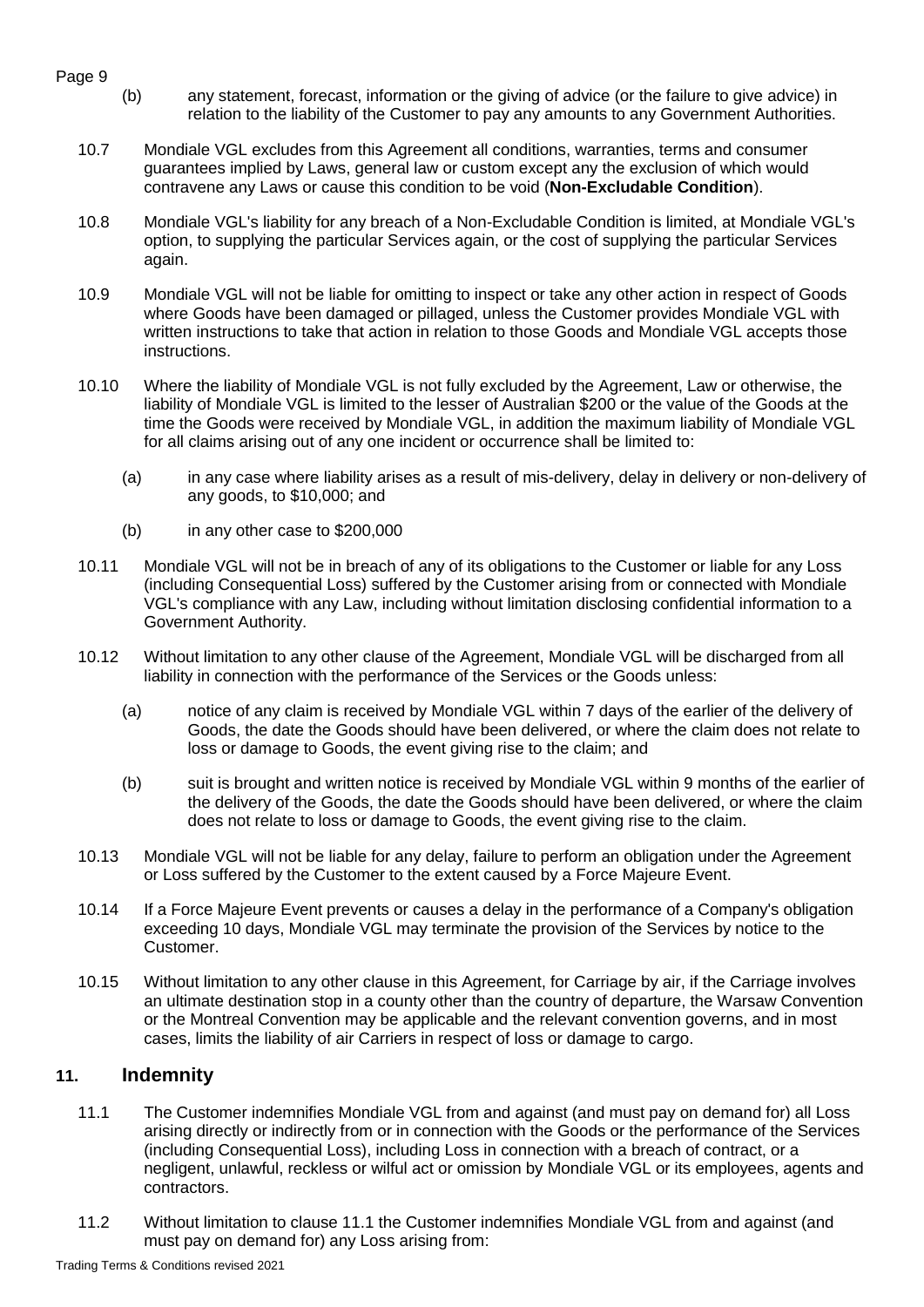- Page 10
	- (a) all costs and liabilities, including charges payable by Mondiale VGL, for the use of Shipping Containers or transport equipment involved in Carriage, including the Customer's or Owner's failure to return, return by the due date, return within the "free" period and/or return empty, clean, or undamaged any Container or transport equipment involved in the performance of the Services;
	- (b) all hire and other charges for the Customer's use of Containers or other transport equipment provided by Mondiale VGL pursuant to Mondiale VGL's contracts with the owner, lessee or operator of that Shipping Container or other transport equipment;
	- (c) any claim against Mondiale VGL by a person who claims to have an interest in the Goods;
	- (d) breach of this Agreement, including any warranty provided by the Customer;
	- (e) any Loss, cost or liability incurred or suffered by Mondiale VGL as a result of releasing, delivering the Goods or providing a delivery order to the Customer or at the direction of the Customer or to any party entitled to delivery or a delivery order;
	- (f) any claim for general average and will provide any security requested by Mondiale VGL for the release of any Goods that are the subject of a claim for general average;
	- (g) any inspection of, or treatment of, the Goods by, or directed by, a Government Authority;
	- (h) any penalties payable by Mondiale VGL (pursuant to a Court order or pursuant to an Infringement Notice) due to the Customer:
		- (1) providing information that is incorrect or misleading;
		- (2) omitting to provide material information required to the Government Authorities;
		- (3) providing information in a manner which does not enable Mondiale VGL to comply with the requirements of the Government Authorities for reporting in prescribed periods; and
		- (4) failing to provide information or documentation requested by Mondiale VGL;
	- (i) penalties associated with the failure by the Customer to maintain or provide its documents or records in the manner and at the time contemplated by the Government Authorities;
	- (j) penalties associated with providing misleading or deceptive information regarding the status of Goods, whether pursuant to the *Competition and Consumer Act 2010* (Cth, Australia), the Australian Consumer Law or other legislation;
	- (k) the entry of an officer of a Government Authority on the premises of Mondiale VGL for the purpose of exercising any powers in connection with the Goods, the Customer, the Owner or the performance of the Services.
	- 11.3 The Customer indemnifies Mondiale VGL from and against (and must pay on demand the amount of) all duty, goods and services tax, and any other fees and taxes incurred in connection with the Goods payable to a Government Authority.
	- 11.4 The Customer indemnifies Mondiale VGL from and against (and must pay on demand for) all costs payable to third parties in relation to the Carriage, storage, treatment or entry of the Goods.
	- 11.5 The indemnities in this clause 11 continue whether or not the Goods are pillaged, stolen, lost or destroyed.
	- 11.6 The Customer agrees to pay any amounts claimed pursuant to the indemnities in clause 11 within 7 days of a demand by Mondiale VGL.
	- 11.7 Without limiting clause 11.6, payment by Mondiale VGL to the consignor in respect of a claim relating to the release of the Goods, shall be sufficient for Mondiale VGL to recover money from the Customer pursuant to clause 11.2(d). Further, the Customer shall not be entitled to any offset for any money owed to it by the consignor.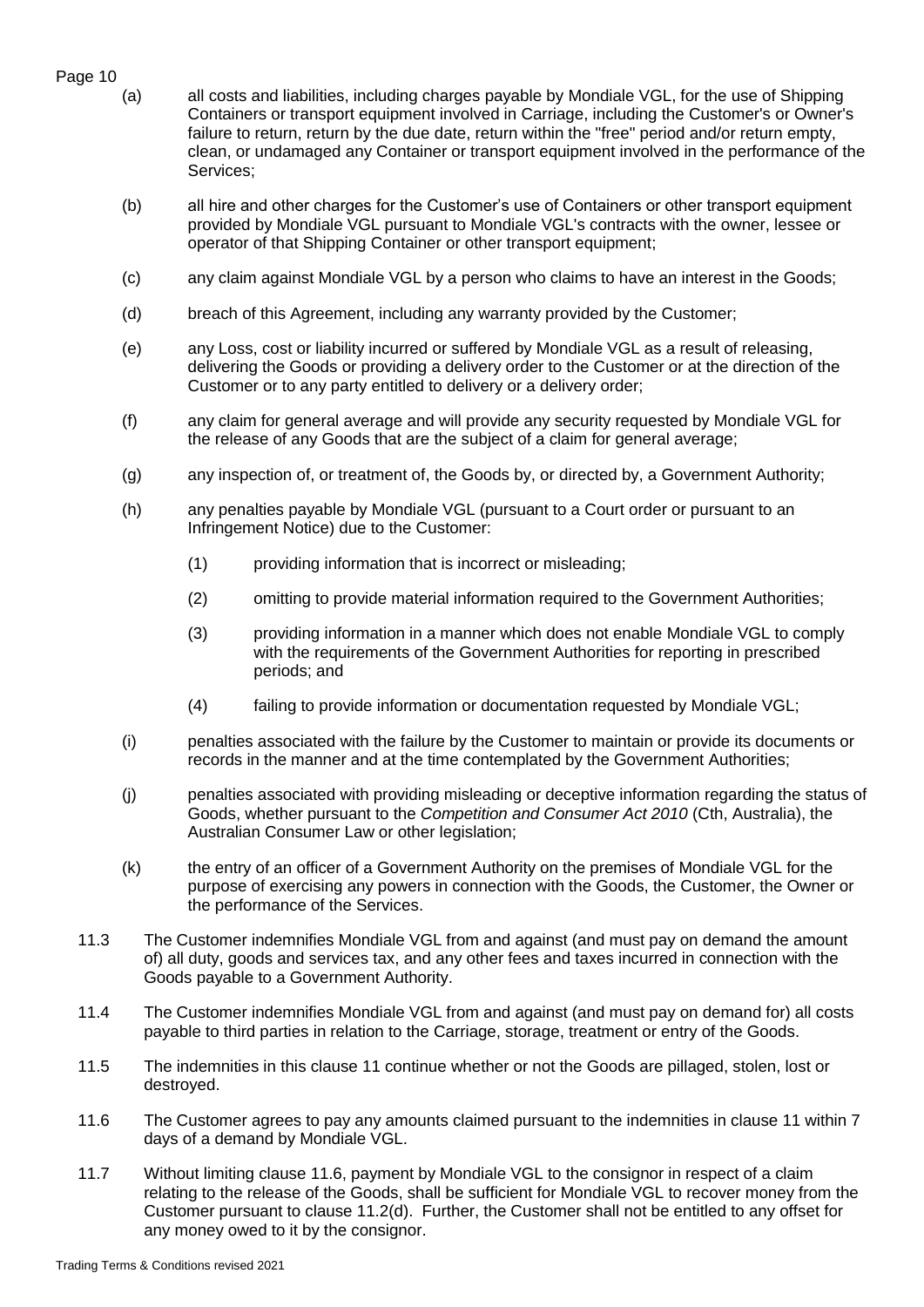#### Page 11 **12. Insurance**

12.1 Mondiale VGL will not arrange insurance in respect of the Goods. The Customer is responsible for arranging insurance in respect of the Goods. If Mondiale VGL refers the Customer to an insurance company or broker, Mondiale VGL makes no warranty or representation in respect of the insurer or broker or the insurance offered.

# <span id="page-10-0"></span>**13. Lien**

<span id="page-10-2"></span>13.1 From the time Mondiale VGL, or its servants or agents, receive the Goods into its custody, Mondiale VGL shall have a special and general lien on the Goods and a right to sell the Goods whether by public or private sale or auction without notice, for any unpaid amounts for freight, demurrage, container detention charges, duty, fines, penalties, salvage, average of any kind whatsoever and without limitation and for any and all debts, charges, expenses or any other sums due and owing by the Customer or the Customer's principals, servants or agents. In addition, the lien shall cover the all costs and expenses of exercising the lien, including the costs of a public or private sale or auction, legal costs and administration costs. The lien and rights granted by this subclause 13.1 shall survive delivery of the Goods and Mondiale VGL shall be entitled to retain the proceeds of sale of the Goods in respect of any outstanding amounts whatsoever referred to in this clause. The Customer accepts that any sums due and owing by the Customer are secured debts and that any payment made to Mondiale VGL in discharge of Mondiale VGL's lien does not amount to a preference, priority or advantage in any manner or turn.

# <span id="page-10-1"></span>**14. PPSA**

- 14.1 Terms used in clause 14 that are defined in the PPSA have the same meaning as in the PPSA.
- 14.2 Without limitation to other rights of Mondiale VGL, from the time the Goods are in the possession of Mondiale VGL or a Subcontractor, the Goods are subject to a continuing security interest in favour of Mondiale VGL for the payment of all amounts due and owing by the Customer under the Agreement Mondiale VGL will be deemed to have custody and possession of the Goods whether the Goods are in the actual physical custody and possession of Mondiale VGL or any Subcontractors and whether or not Mondiale VGL is in possession of any documents of title relating to the Goods. The Customer agrees that Mondiale VGL has possession of the Goods within the meaning of section 24 of the PPSA even if the Goods are in the possession of Mondiale VGL's Subcontractors.
- 14.3 The Customer acknowledges and consents to Mondiale VGL's registration and perfection of Mondiale VGL's security interest under the Agreement for the purposes of the PPSA.
- 14.4 The Customer will not grant a security interest to another person, or allow any encumbrance to arise, in respect of the Goods.
- 14.5 To the extent permitted by law, the Customer irrevocably waives any right it may have to:
	- (a) receive notices or statements under sections  $95, 118, 121(4), 125, 130, 132(3)(d) 132(4)$  and 135 of the PPSA; and
	- (b) redeem the Goods under section 142 of the PPSA;
	- (c) reinstate this Agreement under section 143 of the PPSA; and
	- (d) receive a verification statement.
- 14.6 The Customer will do all things and execute all documents reasonably necessary to give effect to the security interest created under this Agreement or comply with any reasonable request by Mondiale VGL in connection with the PPSA.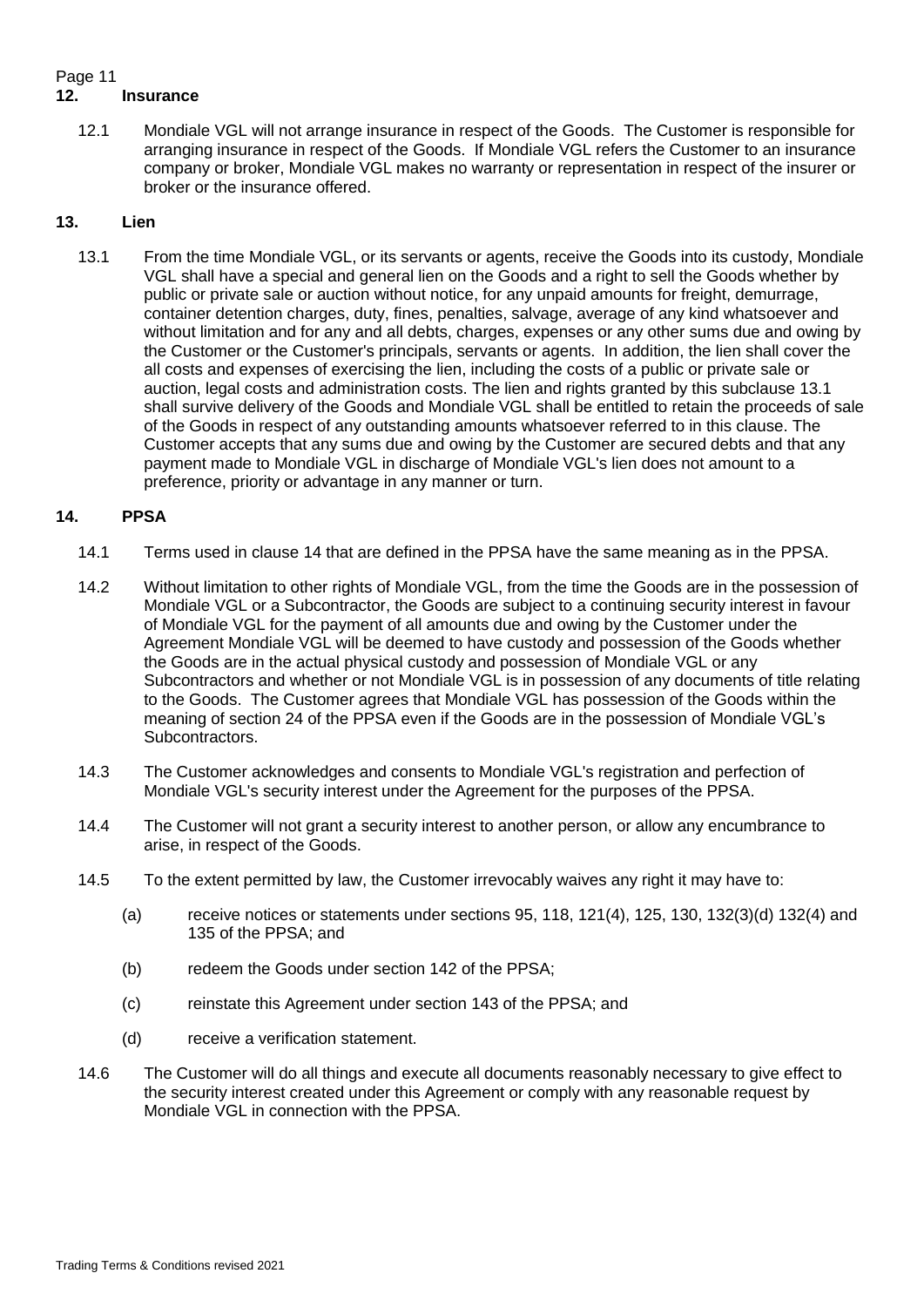# Page 12<br>14.7

The Customer and Mondiale VGL agree not to disclose information of the kind mentioned in Section 275(1) of the PPSA, except in circumstances required by Sections 275(7) (b) to (e) of the PPSA. The Customer agrees that it will only authorise the disclosure of information under Section 275(7)(c), or request information under Section 275(7)(d), unless Mondiale VGL approves. Nothing in this subclause 14.17 will prevent any disclosure by Mondiale VGL that it believes is necessary to comply with its other obligations under the PPSA or any other law.

## <span id="page-11-1"></span>**15. Uncollected goods**

- <span id="page-11-2"></span>15.1 Mondiale VGL may at its discretion sell or otherwise dispose of Perishable Goods without notice to the Customer where the Goods are not collected immediately upon arrival, are insufficiently or incorrectly addressed or are not identifiable.
- <span id="page-11-3"></span>15.2 Without limitation to clause [15.1,](#page-11-2) Mondiale VGL may at its discretion sell or return Goods that cannot be delivered because they are insufficiently or incorrectly addressed, are not identifiable, are uncollected or not accepted after 21 days' notice to the Customer or where the Customer fails to pay any cost or do any action reasonably necessary for Mondiale VGL to deliver the Goods.
- 15.3 Where Mondiale VGL sells Goods under clauses 13, [15.1](#page-11-2) or [15.2;](#page-11-3)
	- (a) it does so as principal, not as agent, and is not the trustee of the power of sale;
	- (b) the Customer must pay all costs, charges and expenses incurred by Mondiale VGL in connection with the storage, sale or return of the Goods, which may be deducted from the proceeds of the sale of the Goods;
	- (c) Mondiale VGL is entitled to recover any deficit from the Customer where the proceeds of sale of the Goods do not satisfy the amounts payable to Mondiale VGL.

# <span id="page-11-0"></span>**16. SBC Contracts**

Mondiale VGL does not exclude or limit the application of any compulsory applicable Laws, including Schedule 2 of the *Competition and Consumer Act 2010* (Cth), where to do so would contravene those Laws or cause any part of this Agreement to be void.

If the Agreement is a SBC Contract, then:

- 16.1 The definition of "Loss" is amended to mean any actual or ascertainable loss, cost, damage, expense, claim, demand, action, proceeding or liability of any kind (including legal costs on an indemnity basis).
- 16.2 Clause [2.5](#page-2-1) is modified, so that neither party may assign its rights or obligations under the Agreement without the written consent of the other party, which must not be unreasonably withheld.
- 16.3 Clause [3.12](#page-3-1) is amended so that "absolute" is replaced with "reasonable".
- 16.4 Clause [6.1](#page-4-0) is modified, so that the Fees are earned when the corresponding Service is performed or attempted to be performed, or where applicable, the corresponding disbursement is incurred.
- 16.5 If a variation to a quote or Fee under clauses [6.6](#page-4-1) or [6.7](#page-4-2) is material, where it is reasonably practical, Mondiale VGL shall give notice to the Customer of that variation.
- 16.6 If the Customer objects to a variation to a quote or Fee under clauses [6.6](#page-4-1) or [6.7,](#page-4-2) but does not provide Mondiale VGL with acceptable alternative directions in respect of the goods, Mondiale VGL in its discretion may, deliver, return, store or otherwise deal with the Goods, and the Customer shall be liable for all Fees earned and costs incurred by Mondiale VGL in doing so.
- 16.7 Clauses [7.4](#page-5-1) and [7.5](#page-5-2) are modified, so that the Customer:
	- (a) may make a claim against or impose liability upon any Subcontractor; and
	- (b) is not required to indemnify any Subcontractor from and against any Loss,

to the extent that the claim, liability or Loss was caused by, or in connection with, a negligent, unlawful, or wilful act or omission by the Subcontractor.